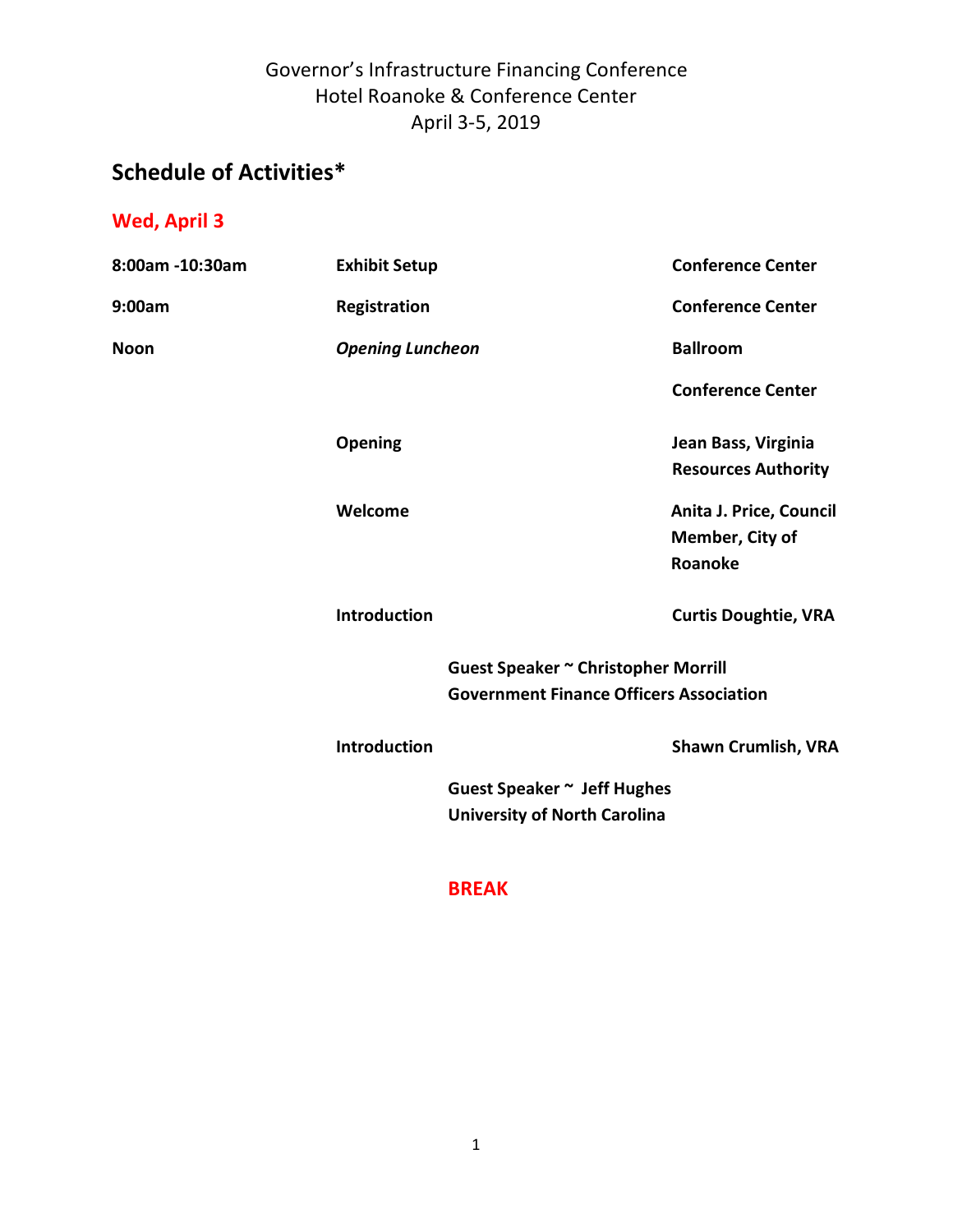| <b>Concurrent Sessions</b>                            |                                                                                                                                                                                                                                                                                                                      |
|-------------------------------------------------------|----------------------------------------------------------------------------------------------------------------------------------------------------------------------------------------------------------------------------------------------------------------------------------------------------------------------|
| 2:30pm - 3:40pm                                       |                                                                                                                                                                                                                                                                                                                      |
| <b>Broadband in Virginia</b>                          | Liz Povar, The Riverlink Group;<br>Ben Davenport, GO Virginia; David<br><b>Hudgins, Old Dominion Electric</b><br>Co-op; Evan Feinman, Governor's<br><b>Chief Broadband Advisor</b>                                                                                                                                   |
| <b>Best Practices for Financial Decision Making</b>   | JoAnne Carter, The PFM Group;<br><b>Barbara Donnellan; Castle Gray</b><br><b>Associates, LLC</b>                                                                                                                                                                                                                     |
| 3:50pm - 5:00pm                                       |                                                                                                                                                                                                                                                                                                                      |
| <b>Collaborating for Best Results</b>                 | <b>David Blount, Thomas Jefferson</b><br><b>Planning District Commission; Kevin</b><br><b>Byrd, New River Valley Regional</b><br><b>Commission; Gail P. Moody,</b><br><b>Southside Planning District</b><br><b>Commission; Wayne G. Strickland,</b><br><b>Roanoke Valley-Alleghany Regional</b><br><b>Commission</b> |
| <b>Leveraging Federal Programs</b><br>4:00pm - 5:00pm | <b>Bob Gittler, US Economic</b><br><b>Development Administration</b><br><b>Janice Stroud-Bickes, USDA</b><br><b>Rural Development</b><br><b>Anne Davis, US Housing &amp;</b><br><b>Urban Development</b>                                                                                                             |
| <b>Tax Changes Impacting Financing</b>                | Arthur Anderson, McGuireWoods,<br><b>LLP</b>                                                                                                                                                                                                                                                                         |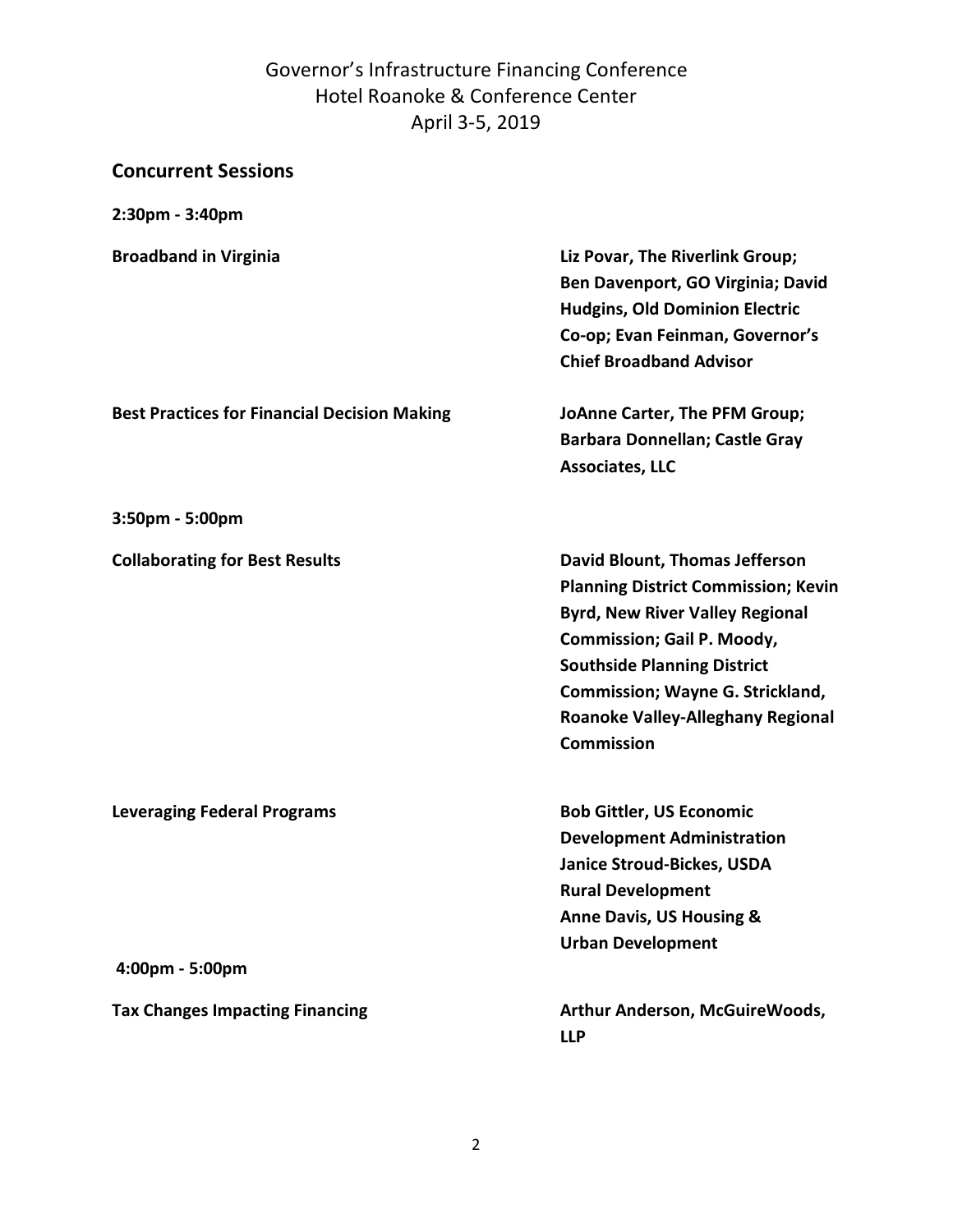| 5:00pm - 6:30pm            | <b>Opening Reception</b>                                                                 |                                                                                                                                                                                 |
|----------------------------|------------------------------------------------------------------------------------------|---------------------------------------------------------------------------------------------------------------------------------------------------------------------------------|
| <b>Dinner on Your Own</b>  |                                                                                          |                                                                                                                                                                                 |
|                            |                                                                                          |                                                                                                                                                                                 |
| <b>Thursday, April 4</b>   |                                                                                          |                                                                                                                                                                                 |
| $8:00am - 9:00am$          | <b>Breakfast Program</b>                                                                 |                                                                                                                                                                                 |
|                            | <b>Community Transformation</b>                                                          | Linda Green, Southern<br><b>Virginia Regional Alliance</b><br><b>Telly Tucker, City of</b><br>Danville; David Smitherman,<br><b>Pittsylvania County</b>                         |
| <b>Concurrent Sessions</b> |                                                                                          |                                                                                                                                                                                 |
| 9:10am - 10:00am           |                                                                                          |                                                                                                                                                                                 |
|                            | <b>Local Assistance for Roads</b>                                                        | <b>Julie Brown, VA Department</b><br>of Transportation                                                                                                                          |
|                            | <b>Housing as Infrastructure</b>                                                         | Kit Hale, Board Chairman;<br><b>Michael Hawkins, Virginia</b><br><b>Housing Development</b><br><b>Authority (VHDA)</b>                                                          |
|                            | <b>P3s: Lessons in Shifting Risk</b><br>and Reducing Cost for the<br><b>Public Owner</b> | <b>Charles McPhillips, Megan</b><br>Gilliland, Kaufman &<br>Canoles, P. C.; Sean Ekiert,<br><b>Raymond James</b>                                                                |
| $10:10$ am - 11:00am       | <b>Alleghany County's</b><br><b>Communication System</b>                                 | <b>Ann Shawver, Ann Harrity</b><br>Shawver, CPA, PLLC;<br>Jonathan Lanford, Alleghany<br>County; Ryan Muterspaugh,<br><b>Alleghany County; Webster</b><br>Day, Spilman Thomas & |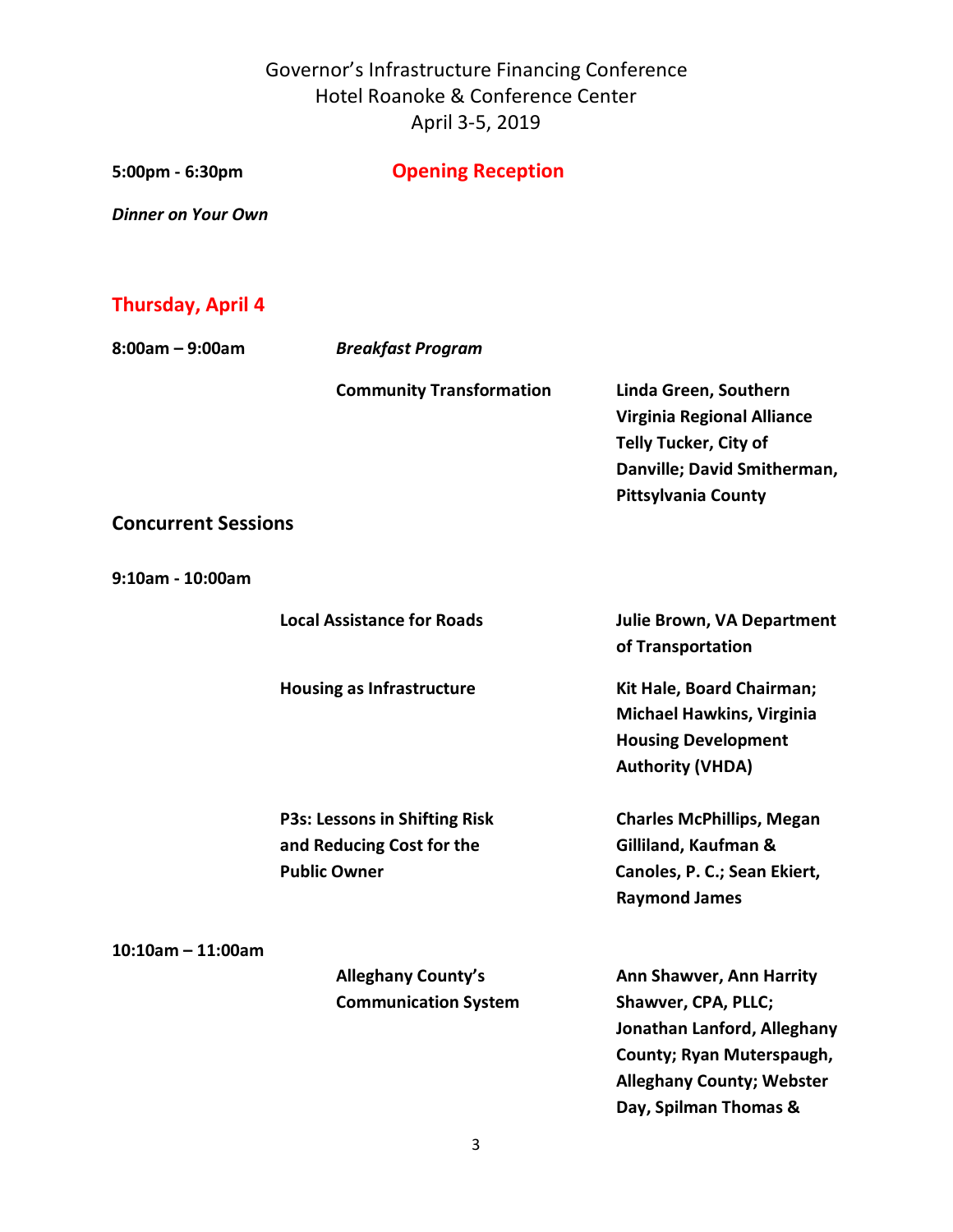**Battle, PLLC; Kevin Rotty,** 

**The PFM Group**

|                      | <b>Airports: The Front Door to</b><br><b>Economic Development</b>                           | Mark Flynn, Virginia<br><b>Department of Aviation;</b><br><b>Gregory Campbell,</b><br><b>Shenandoah Valley Regional</b><br>Airport; Timothy Bradshaw,<br><b>Blacksburg Regional Airport;</b><br><b>Jason Davis, Blue Ridge</b><br><b>Regional Airport</b> |
|----------------------|---------------------------------------------------------------------------------------------|-----------------------------------------------------------------------------------------------------------------------------------------------------------------------------------------------------------------------------------------------------------|
|                      | <b>DHCD's Financing Programs</b><br>for Infrastructure                                      | Erik Johnston, Dept. of<br><b>Housing &amp; Community</b><br><b>Development</b>                                                                                                                                                                           |
| $11:10$ am - 12:00am |                                                                                             |                                                                                                                                                                                                                                                           |
|                      | <b>Historic Tax Credits</b>                                                                 | <b>Robin Miller, Robin</b><br><b>Miller and Associates</b>                                                                                                                                                                                                |
|                      | <b>School Financing</b>                                                                     | Jay Mahone, Virginia Public<br><b>School Authority</b>                                                                                                                                                                                                    |
|                      | <b>Emerging Trends in</b><br><b>Energy Infrastructure</b><br><b>Development and Finance</b> | Preston Bryant,<br><b>McGuireWoods Consulting,</b><br>LLC; Barry Wilhelm,<br><b>Schneider Electric; Rich</b><br>Dooley, Arlington County;<br><b>Bill Greenleaf, Virginia</b><br><b>Community Capital</b>                                                  |
| <b>Noon</b>          | <b>Luncheon Program</b>                                                                     |                                                                                                                                                                                                                                                           |
|                      | Welcome                                                                                     | <b>Sherman Lea, Mayor</b><br><b>City of Roanoke</b>                                                                                                                                                                                                       |
|                      | <b>Introductions</b>                                                                        | <b>Stephanie Hamlett, VRA</b>                                                                                                                                                                                                                             |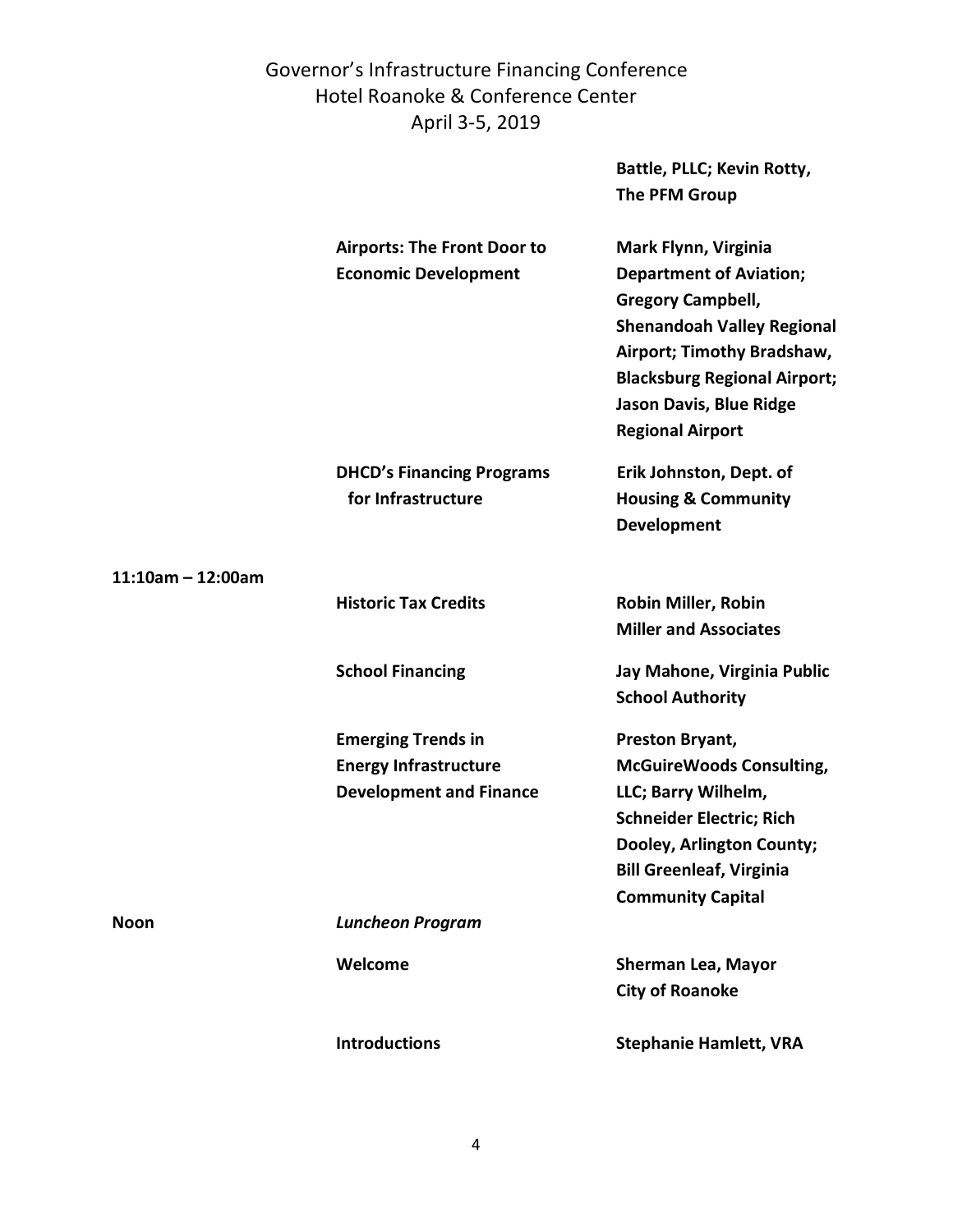> **Aubrey Layne, Secretary of Finance, Commonwealth of Virginia**

| <b>Governor's Remarks</b> | The Hon. Ralph Northam           |
|---------------------------|----------------------------------|
|                           | 73 <sup>rd</sup> Governor of the |
|                           | <b>Commonwealth of Virginia</b>  |

| Remarks ~ Public Private Partnerships | Aubrey Layne, Secretary of Finance, Morteza         |  |
|---------------------------------------|-----------------------------------------------------|--|
|                                       | <b>Farajian, Deputy Secretary of Transportation</b> |  |

| <b>Henrico County's Facebook Story</b> | $\tilde{\phantom{a}}$ | <b>Anthony Romanello</b> |
|----------------------------------------|-----------------------|--------------------------|
|                                        |                       | <b>Henrico County</b>    |

#### **BREAK**

**Concurrent Sessions**

| $2:00$ pm – 2:50pm    | <b>Setting Up a Storm Water Utility</b>                                                                | Dwayne D'Ardenne, City of<br><b>Roanoke; Tim Mitchell, City</b><br>of Lynchburg                                      |
|-----------------------|--------------------------------------------------------------------------------------------------------|----------------------------------------------------------------------------------------------------------------------|
|                       | <b>Tax Increment Financing</b>                                                                         | <b>Bonnie France, Attorney</b>                                                                                       |
|                       | <b>Local Government Updates</b>                                                                        | Laurie Hicks, Rachel Reamy,<br><b>Auditor of Public Accounts</b>                                                     |
| $3:00$ pm - $3:50$ pm | One Size Does Not Fit All ~<br><b>Municipal Securities Disclosures</b>                                 | Lisa Williams, Emily Gordy,<br>& David Gustin;<br><b>McGuireWoods, LLP</b>                                           |
|                       | Cyber Security: Protecting Physical Elon Ginzberg, Wells Fargo<br><b>Assets of Government Entities</b> |                                                                                                                      |
|                       | <b>Resolving Conflicts &amp;</b><br><b>Working with Partners</b>                                       | John Daniel, Virginia<br><b>Alcoholic Beverage Control</b><br><b>Authority; Mark Rubin,</b><br>Virginia Commonwealth |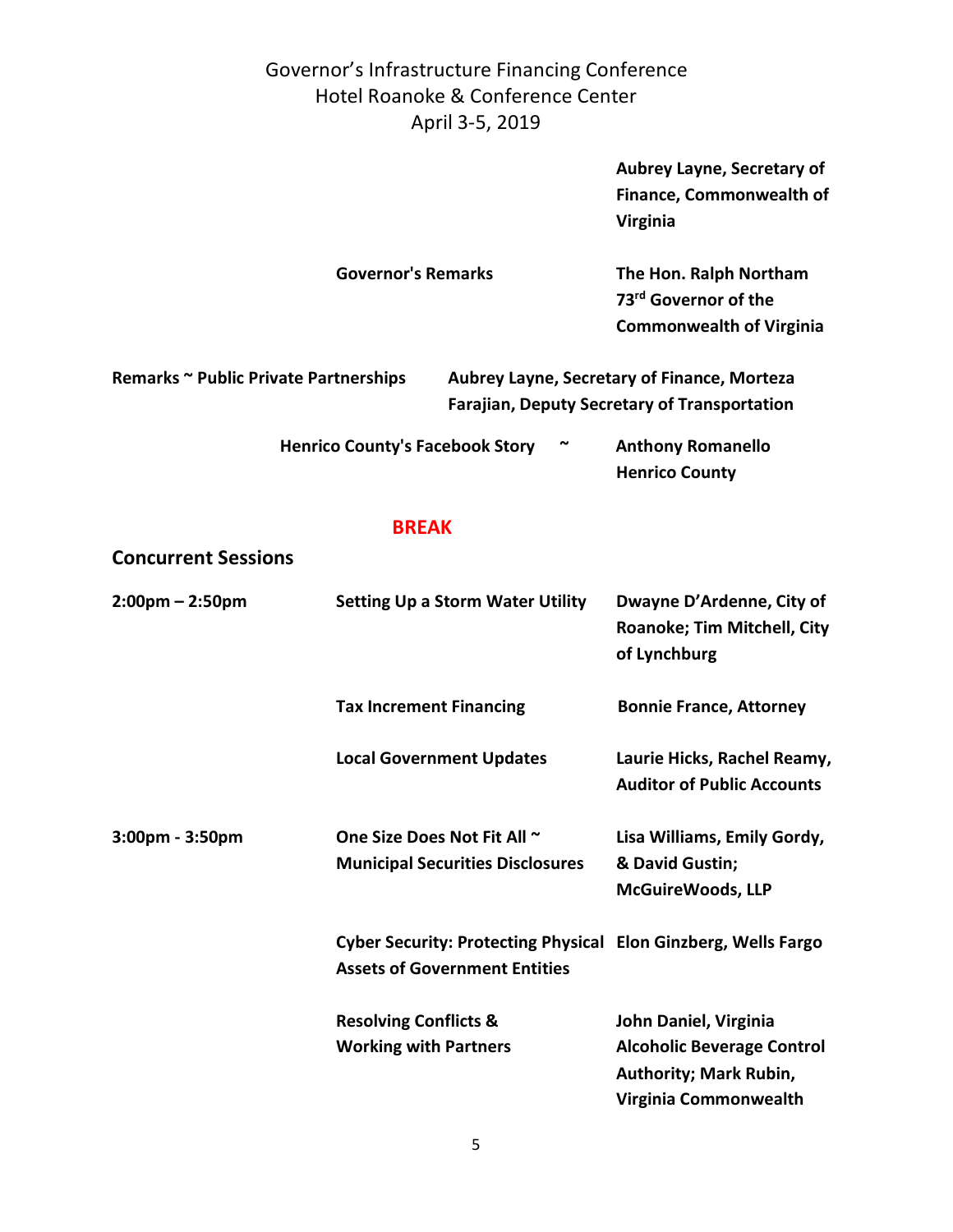**University; Preston Bryant,** 

|                                   |                                                                                               | <b>McGuireWoods Consulting</b>                                                                                                          |
|-----------------------------------|-----------------------------------------------------------------------------------------------|-----------------------------------------------------------------------------------------------------------------------------------------|
| $4:00 \text{pm} - 4:50 \text{pm}$ | <b>Tourism Project Financing</b>                                                              | <b>Wirt Confroy, Virginia</b><br><b>Tourism Corporation; Susan</b><br><b>Borland, City of Hampton;</b><br>Ross Fickenscher, AOSS        |
|                                   | <b>Advanced Budgeting</b><br><b>Case Study: City of Danville</b>                              | <b>Ventures</b><br><b>Danielle Scott, PFM Group</b><br>Consulting, LLC; Ken Larking,<br><b>City Manager, City of</b><br><b>Danville</b> |
|                                   | <b>Filling the Gaps: Case Studies</b><br>in Combing Financing Options                         | <b>Carrie Cecil, Amy Condaras,</b><br><b>Spilman Thomas &amp; Battle,</b><br><b>PLLC</b>                                                |
|                                   | <b>Dinner on Your Own</b>                                                                     |                                                                                                                                         |
| <b>Friday, April 5</b>            |                                                                                               |                                                                                                                                         |
| 8:00am - 9:00 am                  | <b>Breakfast Program</b>                                                                      |                                                                                                                                         |
|                                   | <b>Economic Opportunities in</b><br><b>Energy and the Role of</b><br><b>Local Governments</b> | <b>Bill Murray, Dominion</b><br><b>Energy; Preston Bryant,</b><br><b>McGuireWoods</b><br><b>Consulting, LLC</b>                         |
| $9:10$ am - 10:00am               |                                                                                               |                                                                                                                                         |
|                                   | <b>Exploring Options for</b><br><b>Cost Savings</b>                                           | John Aulbach, AquaVirginia                                                                                                              |
|                                   | <b>Telecommunications Services</b>                                                            | <b>Richard E. Jenkins, Richelle</b><br><b>Richardson, Rural Utilities</b>                                                               |